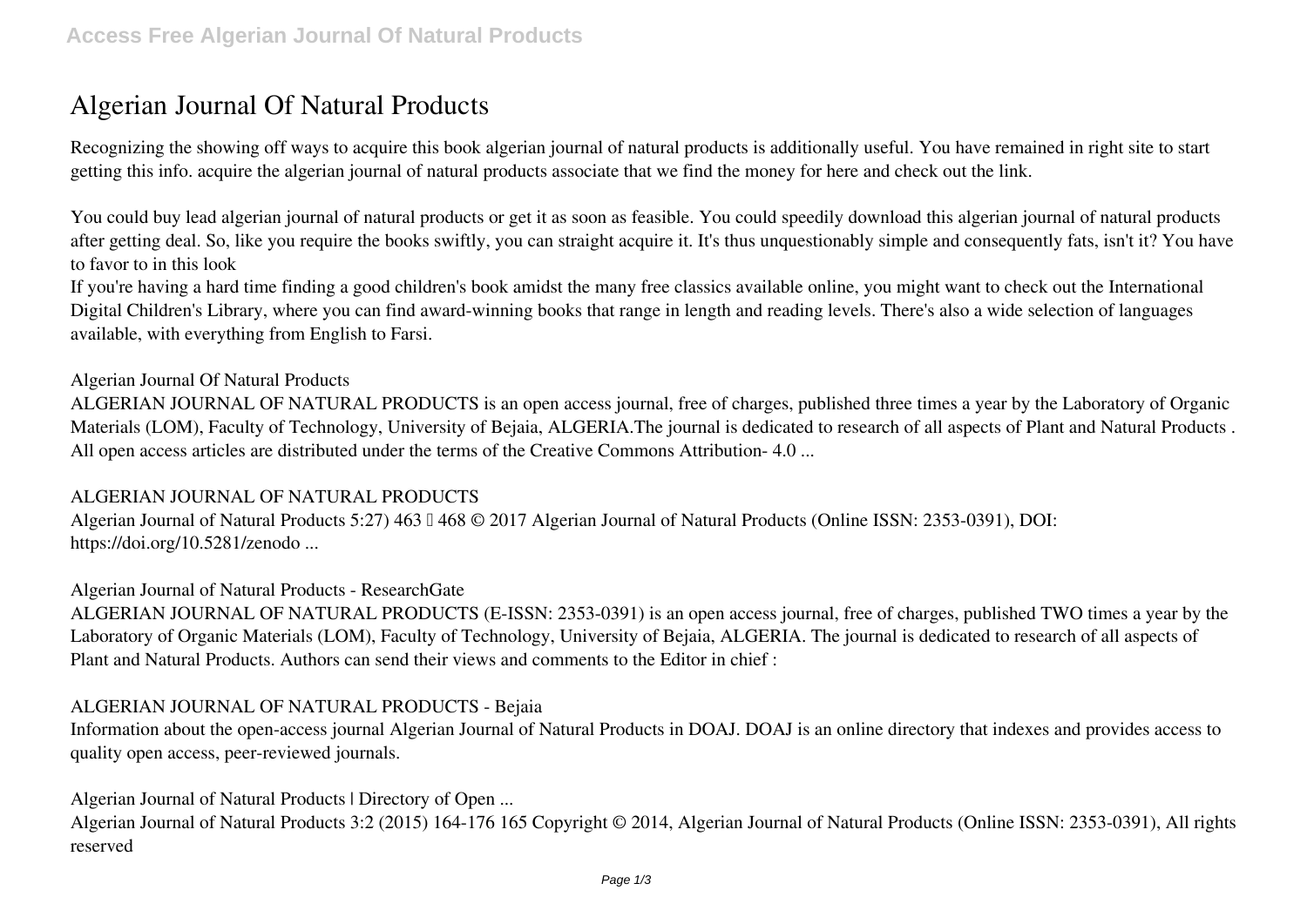### **Algerian Journal of Natural Products - ResearchGate**

Algerian Journal of Natural Products 3:3 (2015) 185-193 186 © 2015 Algerian Journal of Natural Products (Online ISSN: 2353-0391)

### **Algerian Journal of Natural Products**

Algerian Journal of Natural Products (E-ISSN: 2353-0391) Presentation The Editor in-chief, on behalf of the Editorial Board and Reviewers, has great pleasure in presenting this number of Algerian Journal of Natural Products published on December 2014. This journal (E-

# **ALGERIAN JOURNAL OF NATURAL PRODUCTS - Bejaia**

View Editorials from Journal of Natural Products. Special Issues. Special Issue in Honor of Professor Susan Band Horwitz ... Based on recommendations from the scientific editors of ACS Journals. See all articles. Natural Products as Sources of New Drugs over the Nearly Four Decades from 01/1981 to 09/2019.

**Journal of Natural Products** Algerian Journal of Natural Products 3:1 (2015) 120-129 124 Copyright © 2014, Algerian Journal of Natural Products (Online ISSN: 2353-0391), All rights reserved, . 3

### **Algerian Journal of Natural Products**

ALGERIAN JOURNAL OF NATURAL PRODUCTS (E-ISSN: 2353-0391) is an open access journal, free of charges. All contents of the journal are distributed under the terms of the The Creative Commons Attribution License ( CC BY ), of which CC BY 4.0 is the most recent version, was developed to facilitate open access as defined in the founding documents of the movement, such as the 2003 Berlin Declaration .

# **ALGERIAN JOURNAL OF NATURAL PRODUCTS - instructions**

ALGERIAN JOURNAL OF NATURAL PRODUCTS (E-ISSN: 2353-0391) is an open access journal, free of charges, published three times a year by the Laboratory of Organic Materials (LOM), Faculty of Technology, University of Bejaia, ALGERIA. The journal is dedicated to research of all aspects of Plant and Natural Products.

# **ALGERIAN JOURNAL OF NATURAL PRODUCTS Citefactor.org ...**

Algerian Journal Of Natural Products (E-ISSN: 2353-0391) is an open access journal, free of charges, published three times a year by the Laboratory of Organic Materials, Faculty of Technology, University of Bejaia, ALGERIA. The journal covers research studies related to Natural products including some of the allied subjects. Articles with timely interest and newer research concepts will be ...

**Algerian Journal of Natural Products | ASJP** Recently Added Articles The Journal of Middle East and North Africa Sciences Page 2/3